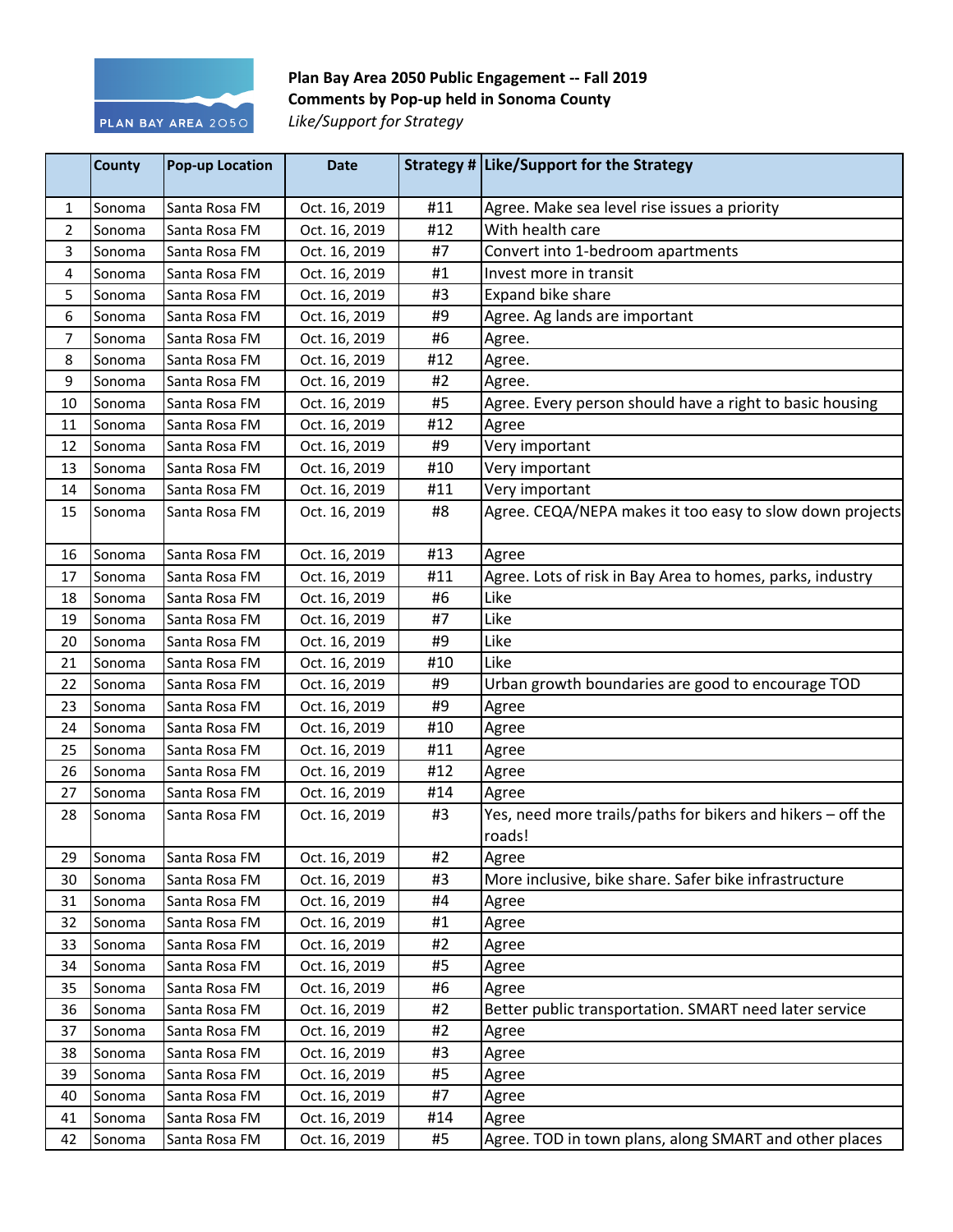|    | <b>County</b> | <b>Pop-up Location</b> | <b>Date</b>   |     | Strategy # Like/Support for the Strategy                        |
|----|---------------|------------------------|---------------|-----|-----------------------------------------------------------------|
| 43 | Sonoma        | Santa Rosa FM          | Oct. 16, 2019 | #10 | Make them more efficient, existing. Break up PG&E<br>microgrids |
| 44 | Sonoma        | Santa Rosa FM          | Oct. 16, 2019 | #7  | Agree, need more housing.                                       |
| 45 | Sonoma        | Santa Rosa FM          | Oct. 16, 2019 | #6  | More affordable housing units                                   |
| 46 | Sonoma        | Santa Rosa FM          | Oct. 16, 2019 | #9  | Agree, urban growth boundaries                                  |
| 47 | Sonoma        | Santa Rosa FM          | Oct. 16, 2019 | #10 | Agree                                                           |
| 48 | Sonoma        | Santa Rosa FM          | Oct. 16, 2019 | #6  | Agree. Housing needs to be for all                              |
| 49 | Sonoma        | Santa Rosa FM          | Oct. 16, 2019 | #1  | Agree, especially this one                                      |
| 50 | Sonoma        | Santa Rosa FM          | Oct. 16, 2019 | #2  | Agree, especially this one. Not clear that SMART is public      |
| 51 | Sonoma        | Santa Rosa FM          | Oct. 16, 2019 | #3  | Agree, especially this one                                      |
| 52 | Sonoma        | Santa Rosa FM          | Oct. 16, 2019 | #4  | Agree                                                           |
| 53 | Sonoma        | Santa Rosa FM          | Oct. 16, 2019 | #2  | Better SMART, more destinations                                 |
| 54 | Sonoma        | Santa Rosa FM          | Oct. 16, 2019 | #2  | Agree. New routes, more service                                 |
| 55 | Sonoma        | Santa Rosa FM          | Oct. 16, 2019 | #10 | Reduce barriers to more resilient, new retrofit buildings;      |
|    |               |                        |               |     | Market it.                                                      |
| 56 | Sonoma        | Santa Rosa FM          | Oct. 16, 2019 | #1  | Better freeway demand management                                |
| 57 | Sonoma        | Petaluma F.Mkt         | Nov. 12, 2019 | #9  | Wants farm land and open spaces as priorities                   |
| 58 | Sonoma        | Petaluma F.Mkt         | Nov. 12, 2019 | #7  | Yes, all for transforming old shopping centers into housing     |
| 59 | Sonoma        | Petaluma F.Mkt         | Nov. 12, 2019 | #5  | Good                                                            |
| 60 | Sonoma        | Petaluma F.Mkt         | Nov. 12, 2019 | #6  | Good                                                            |
| 61 | Sonoma        | Petaluma F.Mkt         | Nov. 12, 2019 | #5  | Focus on housing right now                                      |
| 62 | Sonoma        | Petaluma F.Mkt         | Nov. 12, 2019 | #6  | Focus on housing right now                                      |
| 63 | Sonoma        | Petaluma F.Mkt         | Nov. 12, 2019 | #7  | Focus on housing right now                                      |
| 64 | Sonoma        | Petaluma F.Mkt         | Nov. 12, 2019 | #8  | Focus on housing right now                                      |
| 65 | Sonoma        | Petaluma F.Mkt         | Nov. 12, 2019 | #12 | Important after housing                                         |
| 66 | Sonoma        | Petaluma F.Mkt         | Nov. 12, 2019 | #2  | Expand public transit in the North Bay                          |
| 67 | Sonoma        | Petaluma F.Mkt         | Nov. 12, 2019 | #6  | More affordable housing                                         |
| 68 | Sonoma        | Petaluma F.Mkt         | Nov. 12, 2019 | #5  | More affordable housing                                         |
| 69 | Sonoma        | Petaluma F.Mkt         | Nov. 12, 2019 | #12 | Add after school programs at more schools, too                  |
| 70 | Sonoma        | Petaluma F.Mkt         | Nov. 12, 2019 | #12 | Yes, helps to keep working class people in the community        |
| 71 | Sonoma        | Petaluma F.Mkt         | Nov. 12, 2019 | #5  | Multi-use development with housing; more density, fewer         |
|    |               |                        |               |     | office parks                                                    |
| 72 | Sonoma        | Petaluma F.Mkt         | Nov. 12, 2019 | #2  | Get a better public transit system in our area                  |
| 73 | Sonoma        | Petaluma F.Mkt         | Nov. 12, 2019 | #1  | Especially in rural areas, where the roads are a mess           |
| 74 | Sonoma        | Petaluma F.Mkt         | Nov. 12, 2019 | #4  | Uber is doing app based trip planning in SF now - expand it     |
| 75 | Sonoma        | Petaluma F.Mkt         | Nov. 12, 2019 | #8  | Permitting takes far too long                                   |
| 76 | Sonoma        | Petaluma F.Mkt         | Nov. 12, 2019 | #5  | Need more housing. Locals who have to move out because          |
|    |               |                        |               |     | of housing prices feel marginalized                             |
| 77 | Sonoma        | Petaluma F.Mkt         | Nov. 12, 2019 | #1  | This is the only transportation strategy I agree with           |
| 78 | Sonoma        | Petaluma F.Mkt         | Nov. 12, 2019 | #7  | For sure! Reuse existing spaces rather than more building       |
| 79 | Sonoma        | Petaluma F.Mkt         | Nov. 12, 2019 | #12 | Like                                                            |
| 80 | Sonoma        | Petaluma F.Mkt         | Nov. 12, 2019 | #14 | Like                                                            |
| 81 | Sonoma        | Petaluma F.Mkt         | Nov. 12, 2019 | #9  | Important                                                       |
| 82 | Sonoma        | Petaluma F.Mkt         | Nov. 12, 2019 | #5  | TOD near transit                                                |
| 83 | Sonoma        | Petaluma F.Mkt         | Nov. 12, 2019 | #11 | Continue grants to raise houses because of rising water         |
| 84 | Sonoma        | Petaluma F.Mkt         | Nov. 12, 2019 | #2  | Highest priority - makes the most sense                         |
| 85 | Sonoma        | Petaluma F.Mkt         | Nov. 12, 2019 | #4  | Both of us like #4                                              |
| 86 | Sonoma        | Petaluma F.Mkt         | Nov. 12, 2019 | #1  | Put resources into roads!                                       |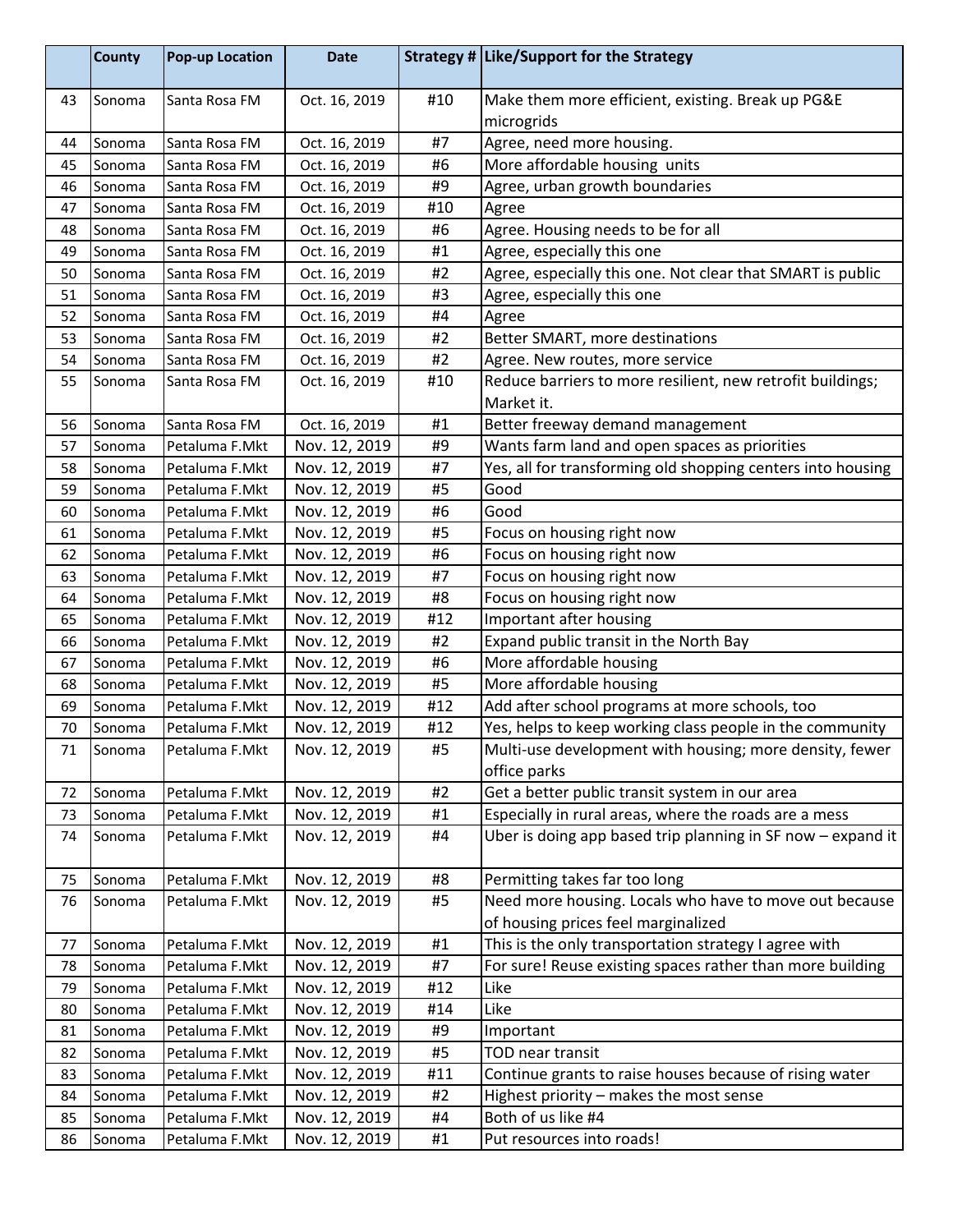|    | <b>County</b> | Pop-up Location | <b>Date</b>   |     | Strategy # Like/Support for the Strategy                      |
|----|---------------|-----------------|---------------|-----|---------------------------------------------------------------|
|    |               |                 |               |     |                                                               |
| 87 | Sonoma        | Petaluma F.Mkt  | Nov. 12, 2019 | #9  | Support, but need to do it wisely                             |
| 88 | lSonoma       | Petaluma F.Mkt  | Nov. 12, 2019 | #6  | Agree                                                         |
| 89 | lSonoma       | Petaluma F.Mkt  | Nov. 12, 2019 | #11 | Incorporate sea level rise into city's general plan; building |
|    |               |                 |               |     | housing near the Petaluma River is not a good idea            |
| 90 | Sonoma        | Petaluma F.Mkt  | Nov. 12, 2019 | #6  | Good                                                          |
| 91 | Sonoma        | Petaluma F.Mkt  | Nov. 12, 2019 | #2  | New transbay rail connection with direct service to North     |
|    |               |                 |               |     | Bay - SMART to Richmond for example                           |
| 92 | lSonoma       | Petaluma F.Mkt  | Nov. 12, 2019 | #2  | Need better public transit in Sonoma County                   |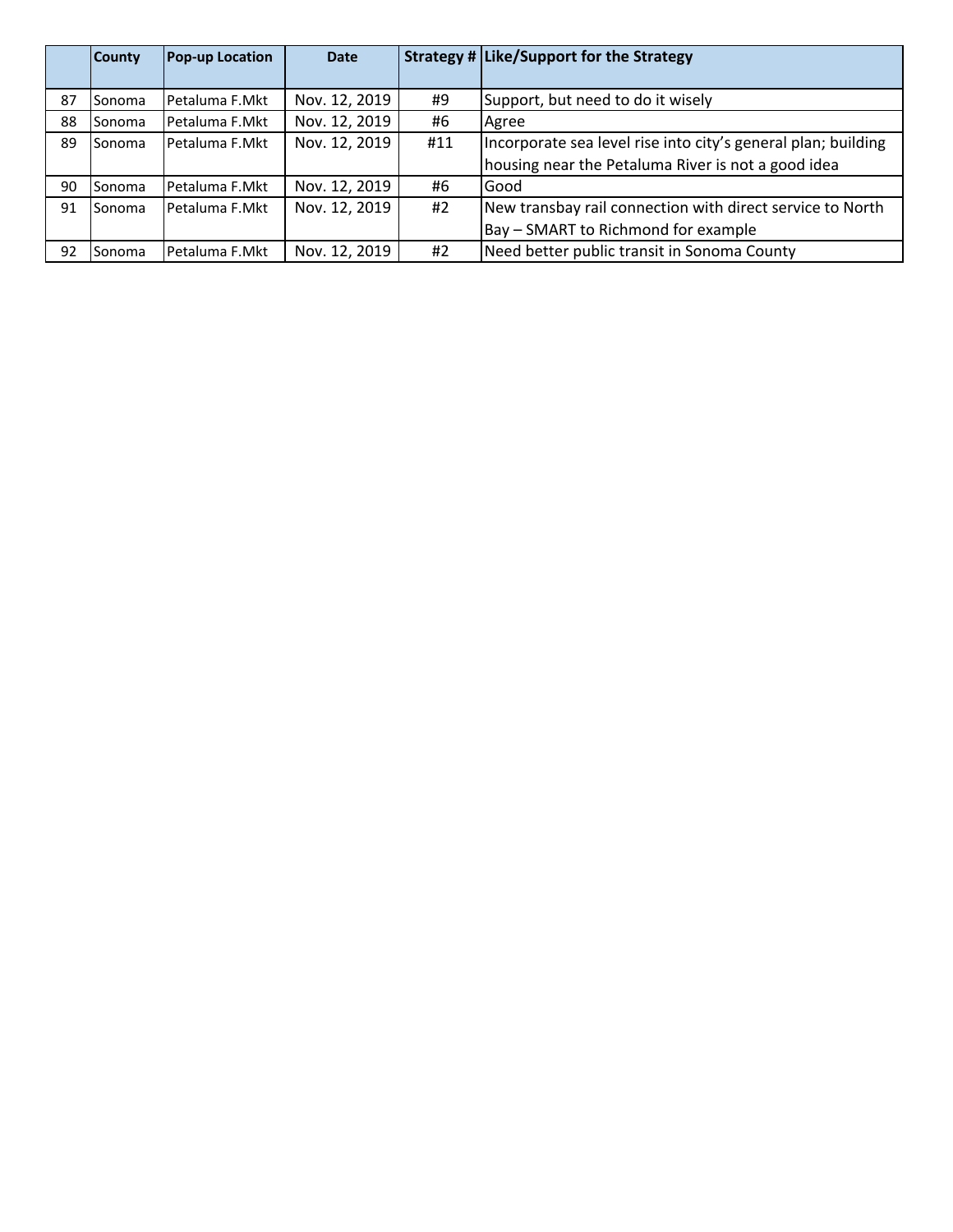

## Plan Bay Area 2050 Public Engagement -- Fall 2019 **Comments by Pop-up held in Sonoma County** *Dislike/Don't Support Strategy*

|                | County        | <b>Pop-up Location</b> | <b>Date</b>   |     | Strategy # Dislike/Do Not Support the Strategy               |
|----------------|---------------|------------------------|---------------|-----|--------------------------------------------------------------|
| 1              | Sonoma        | Petaluma F.Mkt         | Nov. 12, 2019 | #8  | No on #8                                                     |
| $\overline{2}$ | Sonoma        | lPetaluma F.Mkt        | Nov. 12, 2019 | #8  | N <sub>o</sub>                                               |
| 3              | Sonoma        | Petaluma F.Mkt         | Nov. 12, 2019 | #10 | Not a priority                                               |
| 4              | Sonoma        | Petaluma F.Mkt         | Nov. 12, 2019 | #1  | Don't like                                                   |
| 5.             | Sonoma        | Petaluma F.Mkt         | Nov. 12, 2019 | #6  | Affordable set-aside is a requirement now but it's not       |
|                |               |                        |               |     | working                                                      |
| 6              | Sonoma        | Petaluma F.Mkt         | Nov. 12, 2019 | #2  | People are not happy with SMART asking for more funds to     |
|                |               |                        |               |     | maintain the system and expand                               |
| 7              | Sonoma        | Petaluma F.Mkt         | Nov. 12, 2019 | #5  | Don't like                                                   |
| 8              | Sonoma        | Petaluma F.Mkt         | Nov. 12, 2019 | #7  | Don't like                                                   |
| 9              | Sonoma        | Petaluma F.Mkt         | Nov. 12, 2019 | #8  | Don't like                                                   |
| 10             | <b>Sonoma</b> | Petaluma F.Mkt         | Nov. 12, 2019 | #5  | Stop the development; we have too many people. How many      |
|                |               |                        |               |     | more can be packed in without harming the environment?       |
| 11             | Sonoma        | Petaluma F.Mkt         | Nov. 12, 2019 | #13 | A better solution than #13 is to really increase gas taxes!! |
| 12             | Sonoma        | Petaluma F.Mkt         | Nov. 12, 2019 | #3  | Bike infrastructure created over the last 2-3 decades is     |
|                |               |                        |               |     | mostly useless                                               |
| 13             | Sonoma        | Petaluma F.Mkt         | Nov. 12, 2019 | #5  | Too much building going on in Petaluma! Slow down!           |
| 14             | <b>Sonoma</b> | Petaluma F.Mkt         | Nov. 12, 2019 | #9  | Urban growth boundaries need to consider flooding due to     |
|                |               |                        |               |     | climate change; don't build in downtown Petaluma due to      |
|                |               |                        |               |     | future flooding                                              |
| 15             | Sonoma        | Petaluma F.Mkt         | Nov. 12, 2019 | #5  | Quit building houses; too many cars, people in Petaluma      |